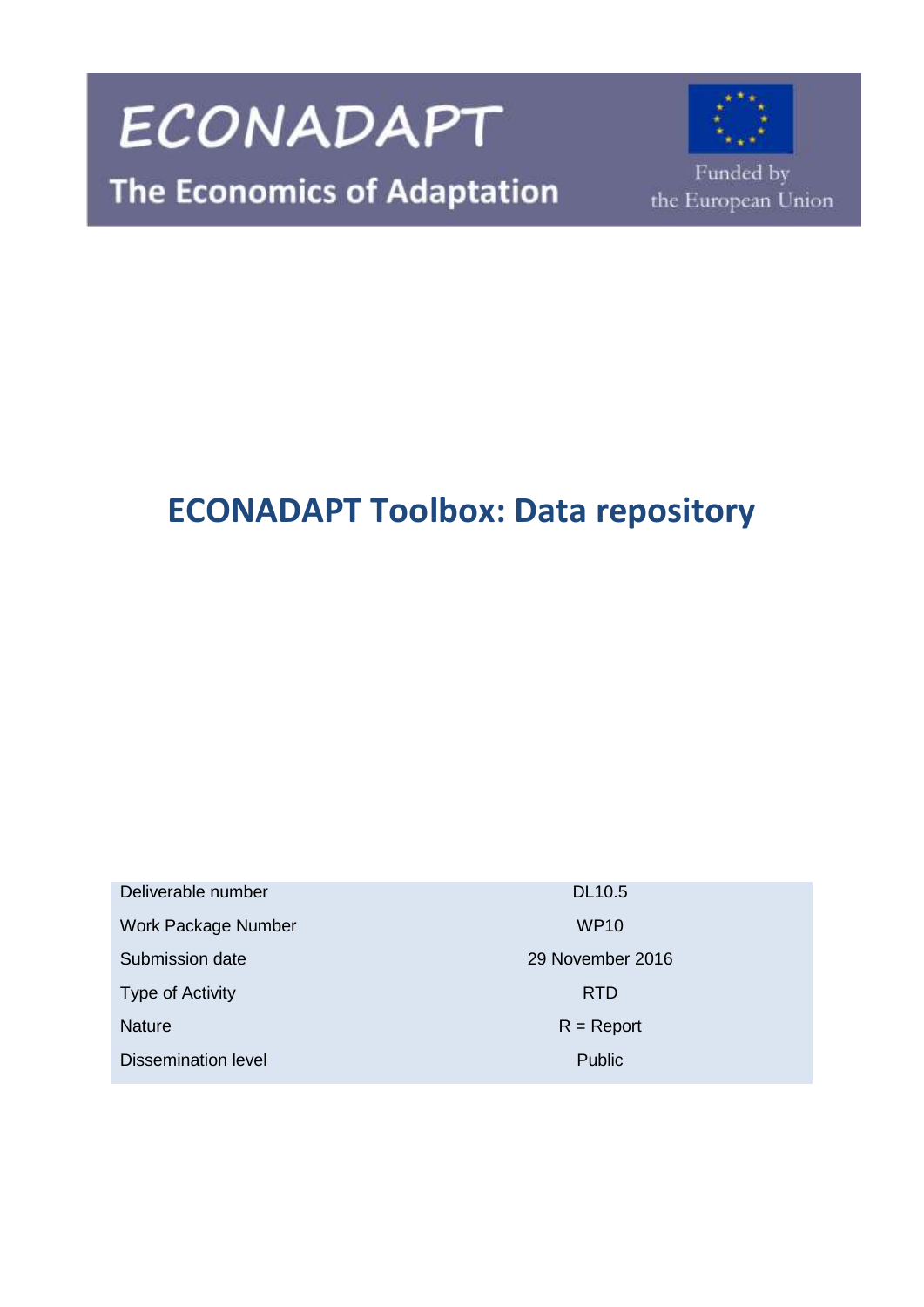## Document information

| Title:                                | <b>ECONADAPT Toolbox: Data repository</b>                                                                                                    |
|---------------------------------------|----------------------------------------------------------------------------------------------------------------------------------------------|
| Authors:                              | Tröltzsch, J.; Rouillard, J.; Lago, M.; Hasenheit, M.                                                                                        |
| <b>Other Contributors</b>             | Chiabai, A.; Galarraga, I.; Hunt, A.; Kaprová, K.; Kuik, O.;<br>Mechler; R.; Sainz de Murieta, E.; Tepes, A.; Scussolini, P.;<br>Watkiss, P. |
|                                       | Layout and implementation of webpage: Sebastian Ossio,<br>Beáta Vargová                                                                      |
| Date:                                 | 2016                                                                                                                                         |
| <b>Contact details</b>                | jenny.troeltzsch@ecologic.eu                                                                                                                 |
| Work Package Number                   | <b>WP10</b>                                                                                                                                  |
| Deliverable number                    | <b>DL10.5</b>                                                                                                                                |
| Filename:                             | D10.5_ECONADAPT_Data_repository_29_11_2016.doc                                                                                               |
| Document history:                     | Final (version 2): 29 November 2016<br>Draft version (version 1): 17 November 2016                                                           |
| <b>Type of Activity</b>               | <b>RTD</b>                                                                                                                                   |
| Nature                                | R                                                                                                                                            |
| Dissemination / distribution<br>level | PU                                                                                                                                           |
| Citation:                             | Tröltzsch, J.; Rouillard, J.; Lago, M.; Hasenheit, M. (2016):<br>ECONADAPT Toolbox: Data repository. ECONADAPT<br>deliverable 10.5.          |
| Copyright:                            |                                                                                                                                              |

The ECONADAPT project has received funding from the European Union's Seventh Framework Programme for research, technological development and demonstration under grant agreement no 603906.

To find out more about the ECONADAPT project, please visit the web-site: www.econadapt.eu

For further information on the ECONADAPT project contact Alistair Hunt at: ecsasph@bath.ac.uk

.

The views expressed in this publication are the sole responsibility of the author(s) and do not necessarily reflect the views of the European Commission. The European Community is not liable for any use made of this information.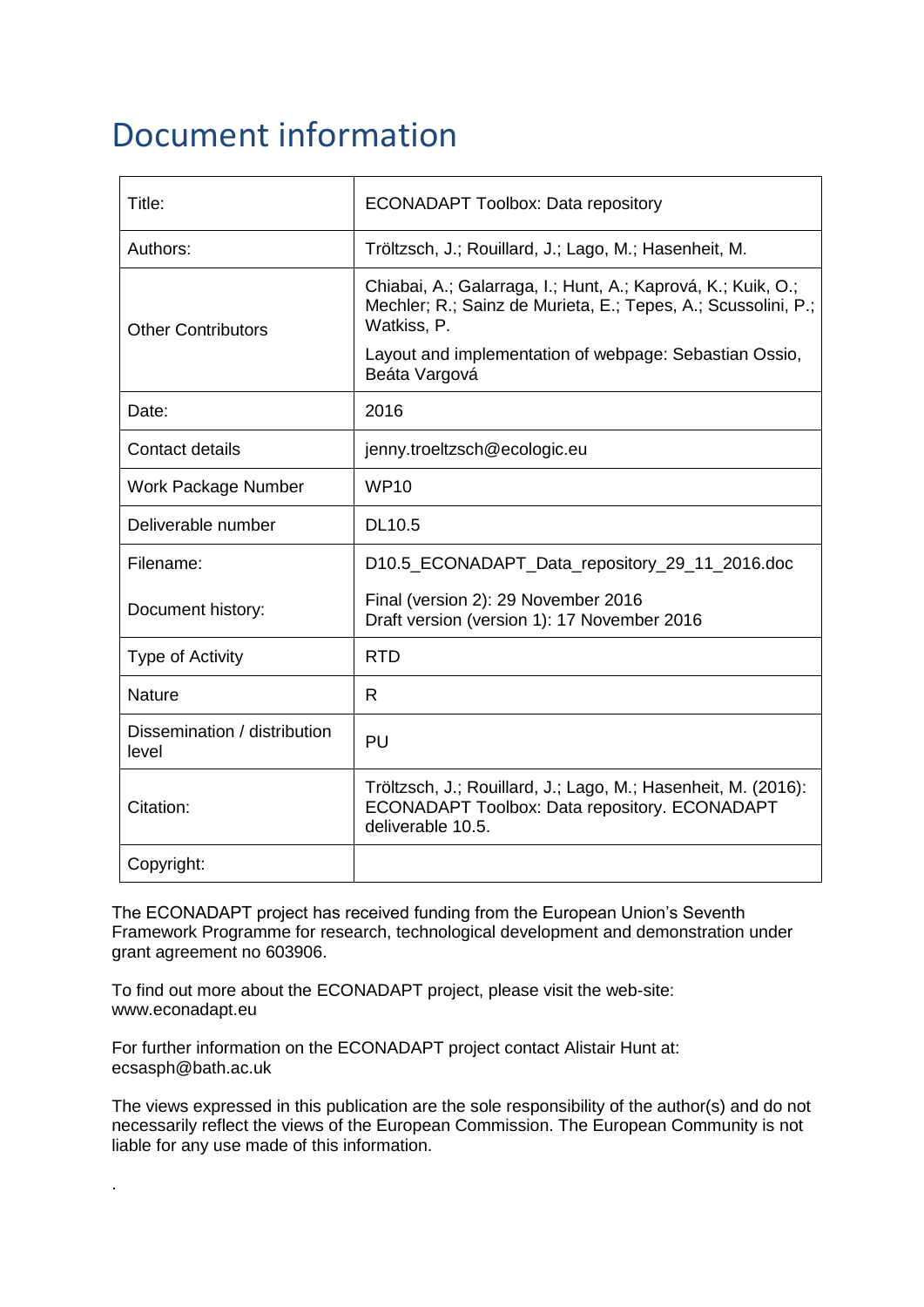## Executive Summary

The ECONADAPT data repository was developed to include cost and benefit estimates for adaptation measures and with this support the evaluation of climate adaptation activities on different scales. It contains cost and benefits which were compiled and estimated in the ECONADAPT Case study Work Packages 5-9. Furthermore, it includes information from reviews in the methods oriented WPs. It is developed in a web-based format [http://econadapt-toolbox.eu/data-sources.](http://econadapt-toolbox.eu/data-sources)

The ECONADAPT data repository is part of the ECONADAPT Toolbox. For more information on the toolbox see also D10.1: "ECONADAPT Web-Toolbox" which contains an overview on all different toolbox products.

This report explains the objectives, target group, structure and content of the data repository. The data repository is structured to deliver an easy access to estimated cost and benefit estimates of adaptation measures but also to interlink with the original documents which contain the estimation method and important assumptions used for the calculation which are essential for interpretation of results. The data repository contains 54 adaptation measures and 249 data sources.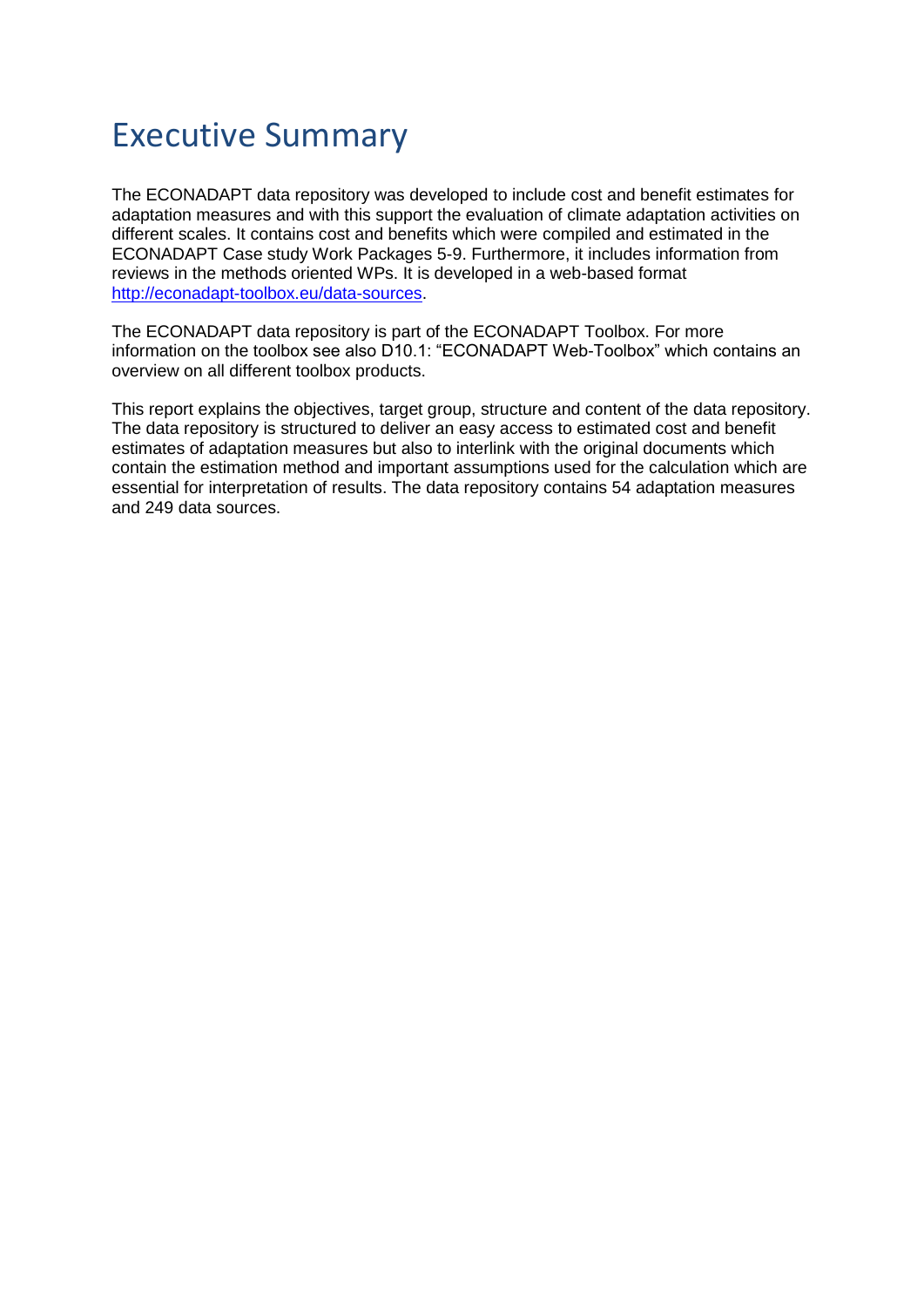# Table of Contents

| $\mathbf{1}$ |                                                                                  |  |
|--------------|----------------------------------------------------------------------------------|--|
| $\mathbf{2}$ |                                                                                  |  |
| 3            |                                                                                  |  |
| 4            | ADAPTATION MEASURES AND DATA SOURCES INCLUDED IN THE ECONADAPT DATA REPOSITORY 3 |  |
|              |                                                                                  |  |
|              |                                                                                  |  |
| 5.           |                                                                                  |  |
|              |                                                                                  |  |
|              |                                                                                  |  |
|              |                                                                                  |  |
|              |                                                                                  |  |
|              |                                                                                  |  |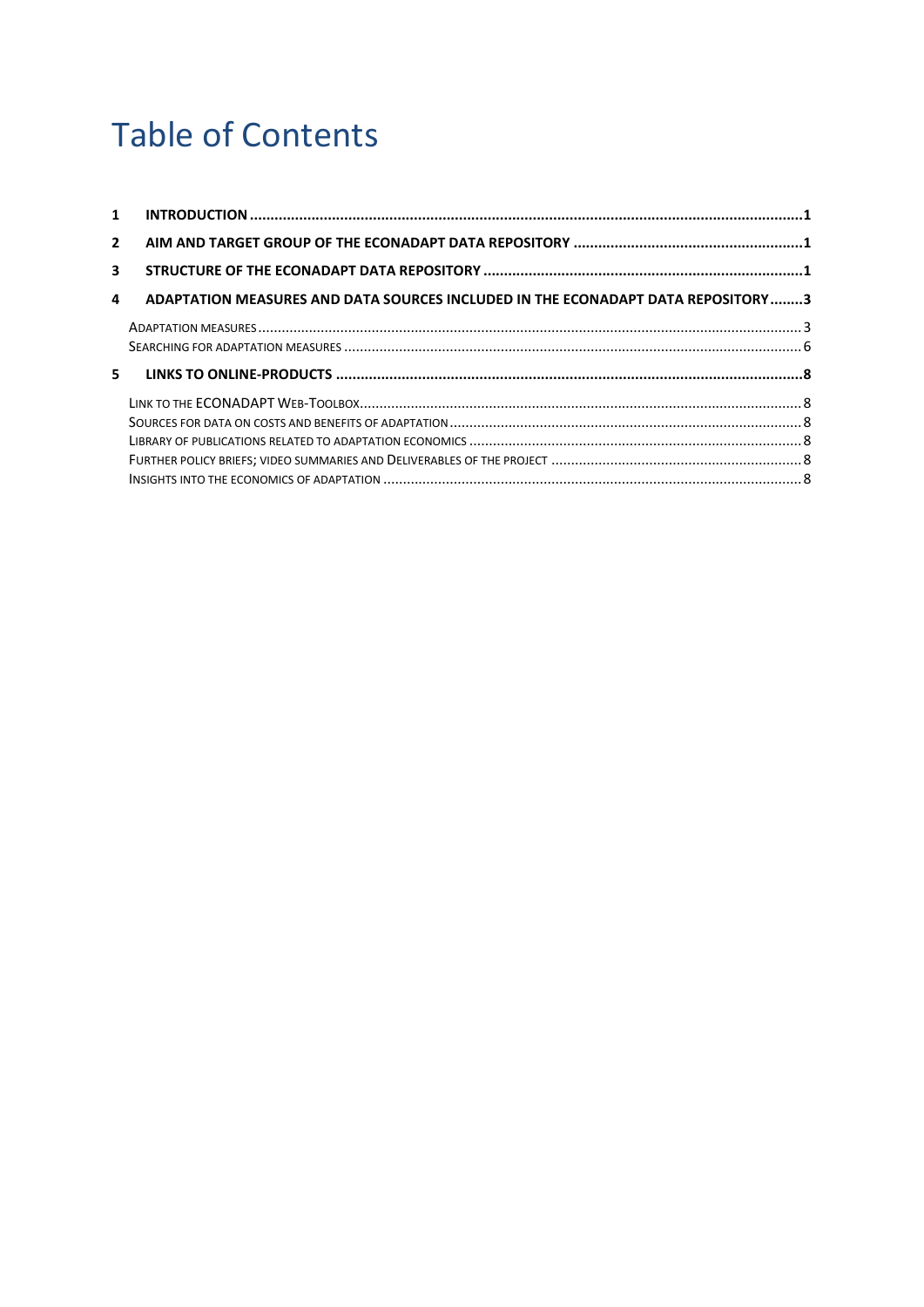# <span id="page-4-0"></span>1 Introduction

The ECONADAPT data repository was developed to include cost and benefit estimates. It contains cost and benefits which were compiled and estimated in the ECONADAPT Case study Work Packages 5-9. Furthermore, it includes information from reviews in the methods oriented WPs. It is developed in a web-based format [http://econadapt-toolbox.eu/data](http://econadapt-toolbox.eu/data-sources)[sources.](http://econadapt-toolbox.eu/data-sources)

With the web-based format, the data repository allows easy access to cost and benefit estimates for adaptation measures for policy-makers, civil servants or consultants. The compiled data sources can be used to get an easy and quick overview on available estimate as well as background information on the estimation of adaptation costs on national, regional or local level.

The ECONADAPT data repository is part of the ECONADAP Toolbox. For more information on the toolbox see also D10.1: "ECONADAPT Web-Toolbox" which contains an overview on all different toolbox products.

This report explains the objectives, target group, structure and content of the data repository.

# <span id="page-4-1"></span>2 Aim and target group of the ECONADAPT data repository

The objective of the data repository is an easy and fast access to values for estimation of costs and benefits of adaptation measures. A well-structured overview of values for costs and benefits parameters which were used in different ECONADAPT WPs and case studies should be established. The data repository should deliver information and guidance for the usage of these estimates.

The data-repository webpage is prepared for users, who are interested in costs and benefits of various adaptation measures. Visitors who would like to get an overview on the estimates or would like to use and transfer existing values from literature for their own analyses. It could be beneficial for public services and agencies, national, regional and local authorities, and consultancies.

## <span id="page-4-2"></span>3 Structure of the ECONADAPT data repository

The data repository is an important part of the ECONADAPT Toolbox. The repository is embedded in the ECONADAPT Web-Toolbox. It is integrated as an own menu item. The structuring of the data sources is done via adaptation measures.

The development of the data repository included several discussions within the ECONADAPT project team as well as with stakeholders. Discussions focused on the level of detail and the type of information which should be presented in the web-based data repository. The discussions clearly showed that stakeholders are interested in accessing cost and benefit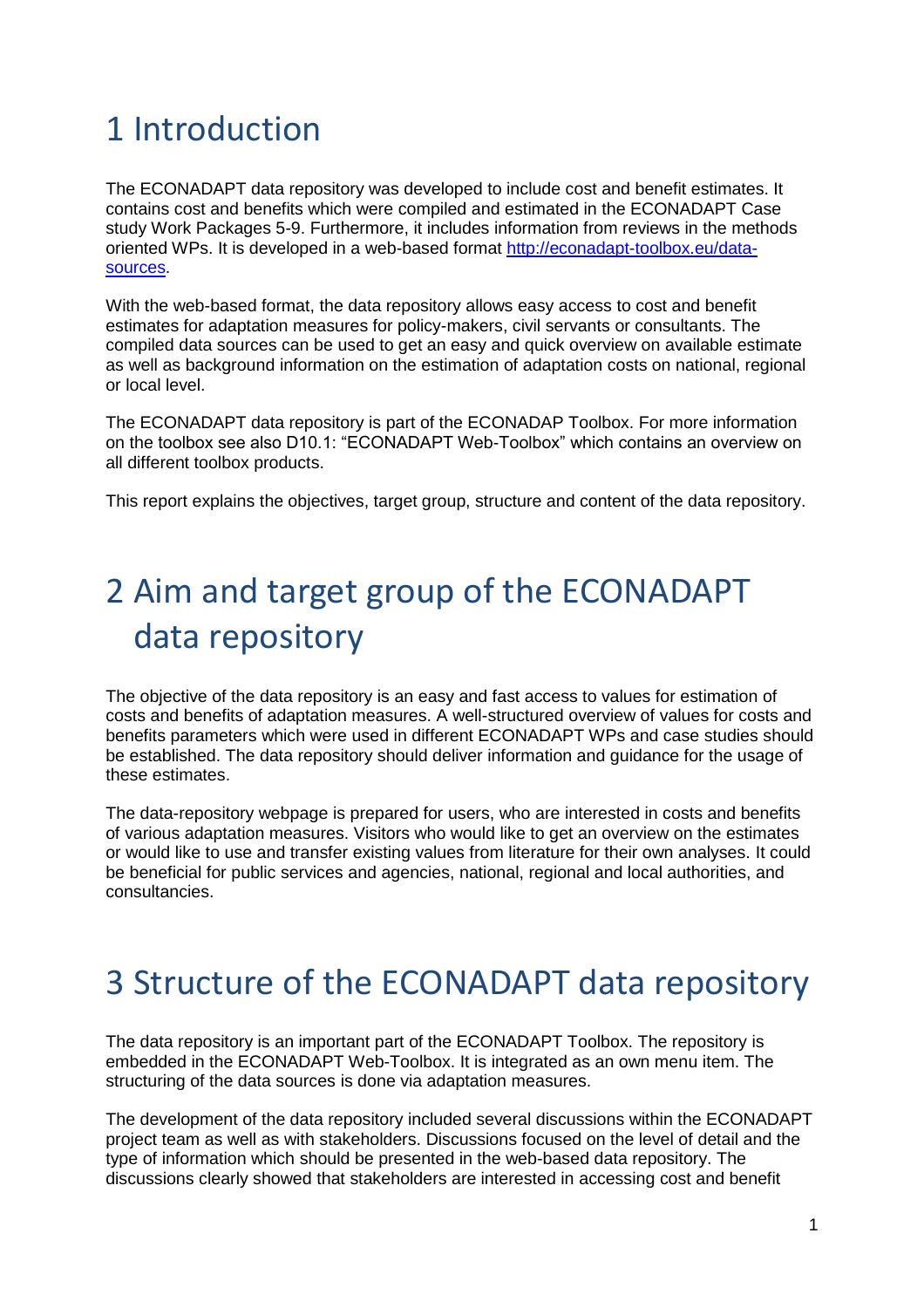information for different adaptation measures. It became clear that a large variety of methodological approaches were used for the estimation of costs and benefit values which hinders an easy and quick comparability between different estimates. Additionally, information on the methods and assumptions used for the estimation of the values was not in all relevant literature documents transparently explained and therefore available. So as not to mislead potential users of estimates, we decided to focus the database on a gateway to the original data sources. It contains an overview of relevant data sources, information on the methods used, the adaptation measures assessed and the context (case studies) in which they were assessed.

The section for each adaptation measure on the website includes a short description of the adaptation measure and a list of data sources.

Users can search the adaptation measures via relevant policy areas and related climate risks. 11 policy areas are covered and can be searched: agriculture, biodiversity, buildings & construction, civil protection & disaster risk management, coastal protection, energy, forestry, human health, transport and water management. Five related climate risks can be used for the search of adaptation measures: heatwave, increased storminess, sea level rise, water scarcity & droughts and flooding.

The data sources represent individual literature documents including cost and benefit estimates. For each data source several information categories are included to guide users to the suitable estimates for their adaptation context: Title, author(s), country, climate risks considered and methodological approach (see following table).

The information is related to each adaptation measure, e.g. for the same data source different information can be included for country, climate risks considered or methodological approach e.g. if regional case studies analysed different adaptation measures and their results are summarized in one document.

For each data source following information are included:

| Title of data                                                                                   | Author(s) of        | <b>Country</b>                                                               | <b>Climate risks</b>                                                                                                                             | Methodological                                                                                                                                                                                                                                                 |
|-------------------------------------------------------------------------------------------------|---------------------|------------------------------------------------------------------------------|--------------------------------------------------------------------------------------------------------------------------------------------------|----------------------------------------------------------------------------------------------------------------------------------------------------------------------------------------------------------------------------------------------------------------|
| source                                                                                          | data source         |                                                                              | considered                                                                                                                                       | approach                                                                                                                                                                                                                                                       |
| Title, including link<br>to full bibliographic<br>information in<br><b>ECONADAPT</b><br>library | Listed<br>author(s) | All countries,<br>transnational<br>regions for<br>which data is<br>available | Selected from<br>five climate<br>risks: heatwave,<br>increased<br>storminess, sea<br>level rise, water<br>scarcity &<br>droughts and<br>flooding | Specifics on used<br>method, further<br>specifics on<br>adaptation measure,<br>in case of case<br>studies: details on<br>city or region, if<br>available rough<br>indication of<br>decision criteria,<br>such as Net Present<br>Value or Cost<br>benefit ratio |

#### **Table 1: Information per data source**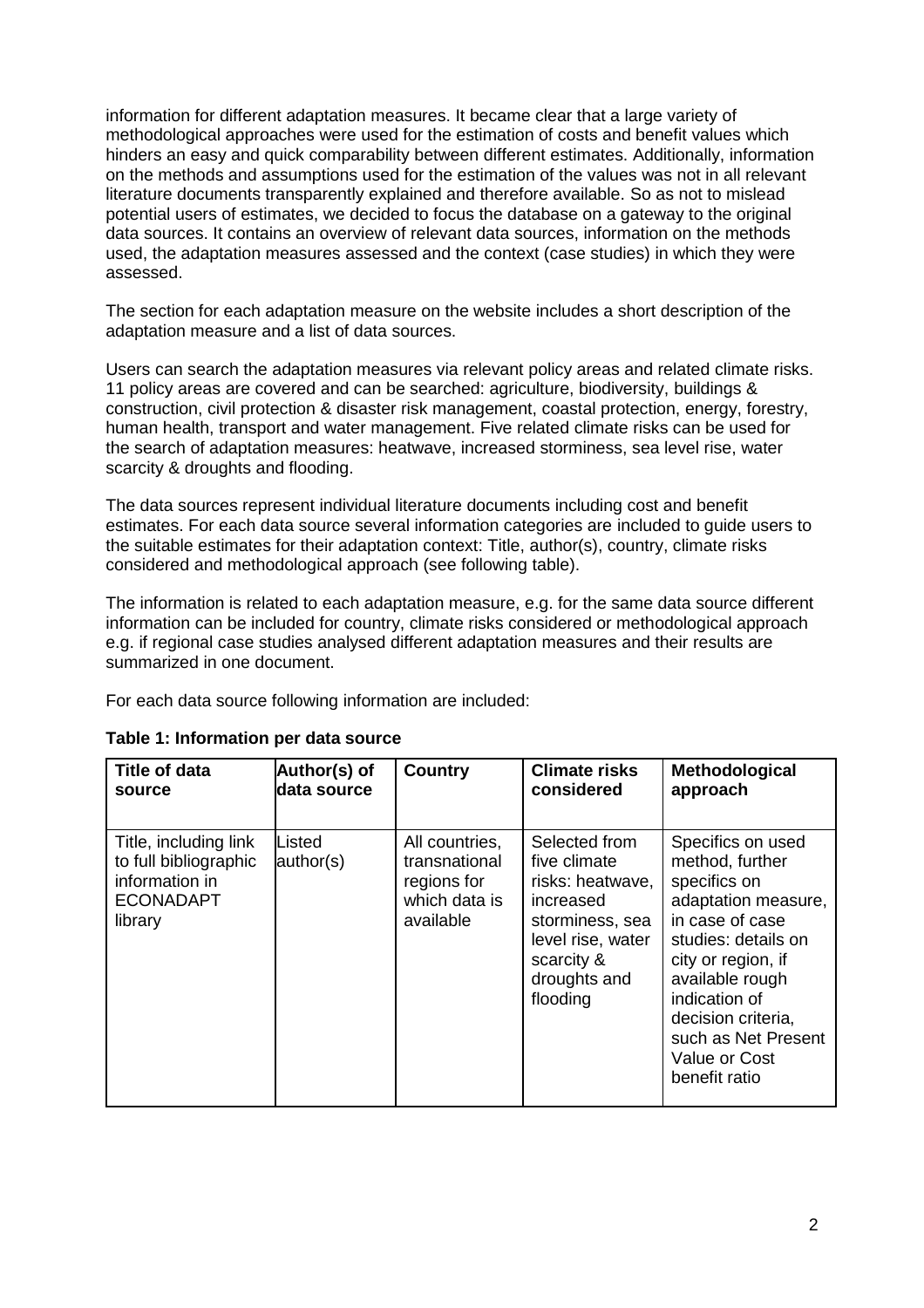# <span id="page-6-0"></span>4 Adaptation measures and data sources included in the ECONADAPT data repository

For the ECONADAPT data repository, cost and benefits reviewed and used for different case studies in WP 5-9 is included. Furthermore, results from literature reviews in WP 1 and 3 are integrated. Therefore, the costs and benefit values cover a broad range of policy areas which were analysed in the project, e.g. health, water management, transport, agriculture, biodiversity, coastal protection, disaster risk management and building & construction.

The data repository contains 54 adaptation measures and 249 adaptation sources.

### <span id="page-6-1"></span>Adaptation measures

The following **adaptation measures** are covered:

#### **Agriculture**

| Adjusting crop rotation schemes and planting<br>and harvesting dates | Land use change                       |
|----------------------------------------------------------------------|---------------------------------------|
| Buffer strips, green belts                                           | Reduced and conservation soil tillage |
| Crop cover, catch crops                                              | Residue management                    |
| Improved irrigated agriculture                                       | Water meters installation             |

#### **Biodiversity**

| Floodplain management                                      | <b>Protection of Coral Reefs</b>  |
|------------------------------------------------------------|-----------------------------------|
| Forest rehabilitation and sustainable forest<br>management | Sustainable Urban Drainage System |
| Improved forest fire-fighting and prevention               | Wetland restoration               |
| Land use change                                            |                                   |

#### **Buildings & construction**

| Construction of adapted buildings | Protection of buildings to flooding |
|-----------------------------------|-------------------------------------|
|                                   |                                     |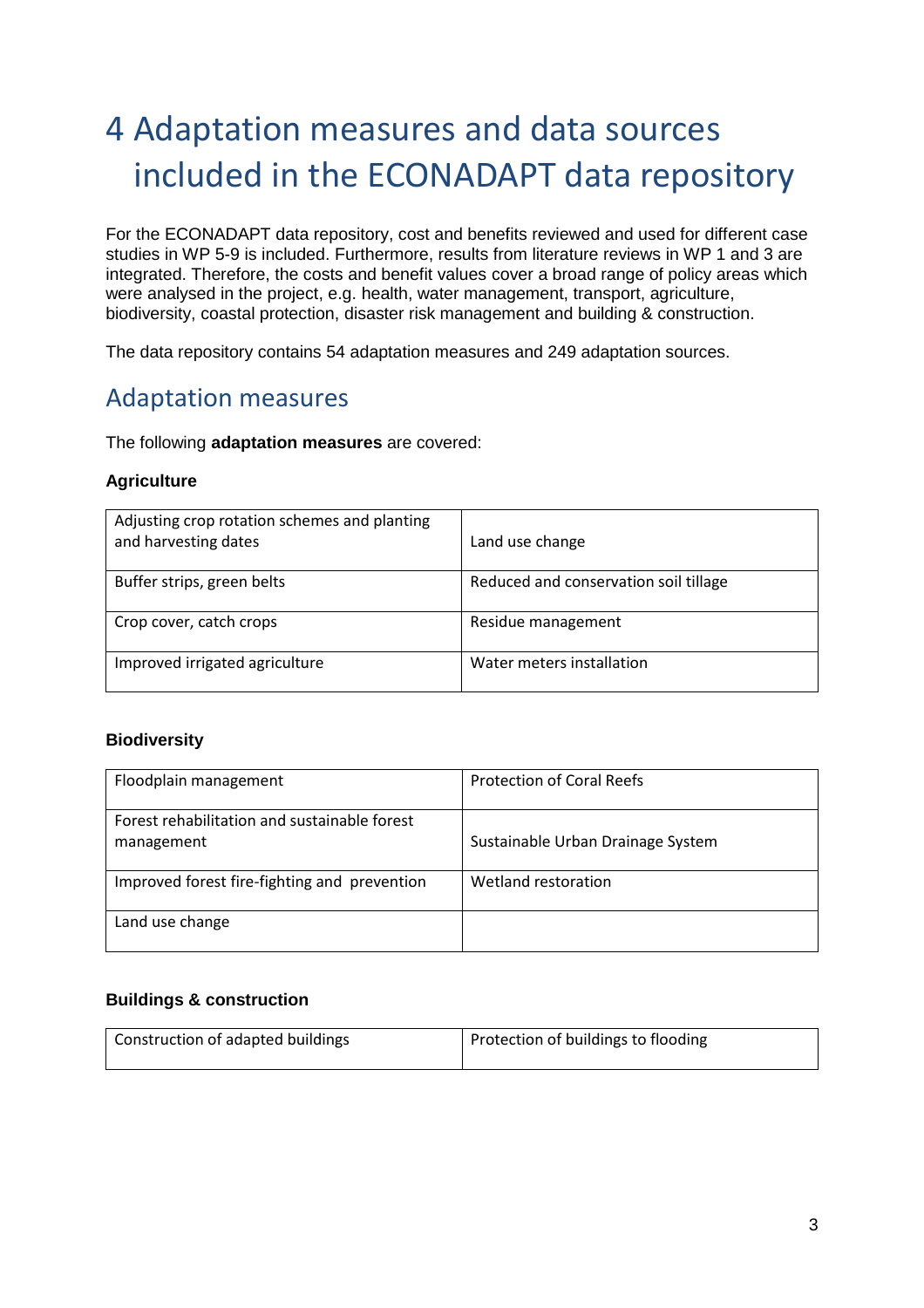### **Civil protection & disaster risk management**

| Barriers and retention basins against natural<br>hazards | Protection of buildings to flooding |
|----------------------------------------------------------|-------------------------------------|
| Dike reinforcement and heightening                       | Soft coastal defence                |
| Early warning system for flooding                        |                                     |

### **Coastal protection**

| Dike reinforcement and heightening | Soft coastal defence |
|------------------------------------|----------------------|
| Managed coastal realignment        |                      |

### **Energy**

| Adaptation of power stations and electricity grid | Adapted and additional air conditioning |
|---------------------------------------------------|-----------------------------------------|
| Adaptation of energy demand                       | Construction of adapted buildings       |

### **Forestry**

| Forest rehabilitation and sustainable forest<br>management | Land use change |
|------------------------------------------------------------|-----------------|
| Improved forest fire-fighting and prevention               |                 |

### **Human Health**

| Early heat warning systems and emergency<br>plans | Urban planning (to provide cooling effect)  |
|---------------------------------------------------|---------------------------------------------|
| Education and information on avoiding diseases    | Vaccination                                 |
| Surveillance and monitoring for disease control   | Vector control for destruction of infection |
| Treatment and prevention of diseases              |                                             |

### **Transport**

| Adaptation regarding ship design and shipping |                       |
|-----------------------------------------------|-----------------------|
| infrastructure                                | Retrofitting airports |
|                                               |                       |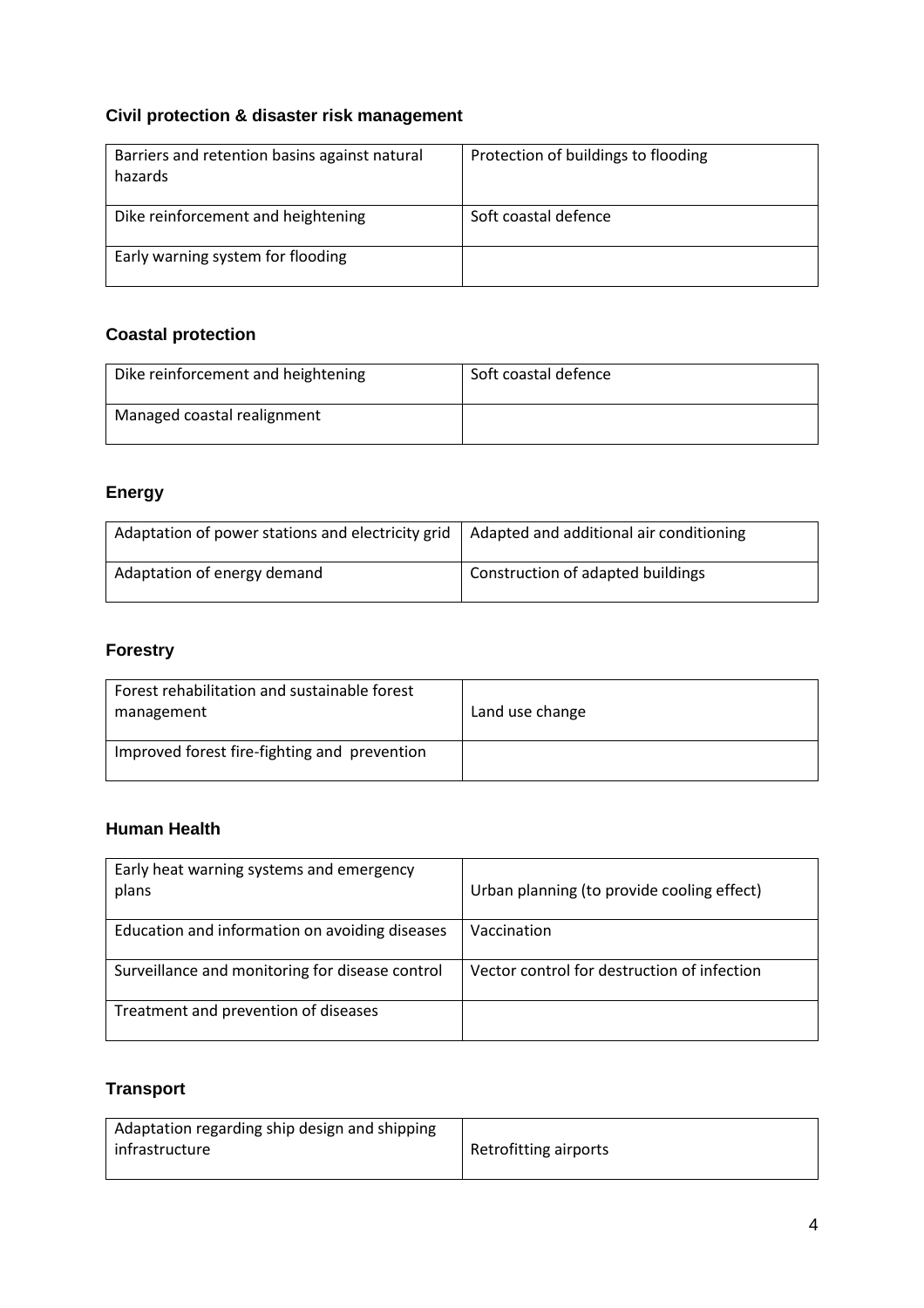| Adaptation of rail infrastructure   | Retrofitting existing road infrastructure   |
|-------------------------------------|---------------------------------------------|
| Improvement of waterflow management | Vegetation management along roads and rails |
| Protection of buildings to flooding |                                             |

### **Water management**

| Additional water abstraction and distribution                | Improved/additional water treatment |
|--------------------------------------------------------------|-------------------------------------|
| Additional water storage and distribution                    | Protection of buildings to flooding |
| Awareness-raising and education campaign on<br>water savings | Rainwater harvesting                |
| Barriers and retention basins against natural<br>hazards     | Sustainable Urban Drainage System   |
| <b>Desalination</b>                                          | Water aquifer storage and recovery  |
| Dike reinforcement and heightening                           | Water leakage control               |
| Early warning system for flooding                            | Water meters installation           |
| Establishing market mechanisms for water                     | Water reuse                         |
| Improved irrigated agriculture                               | Water transfer                      |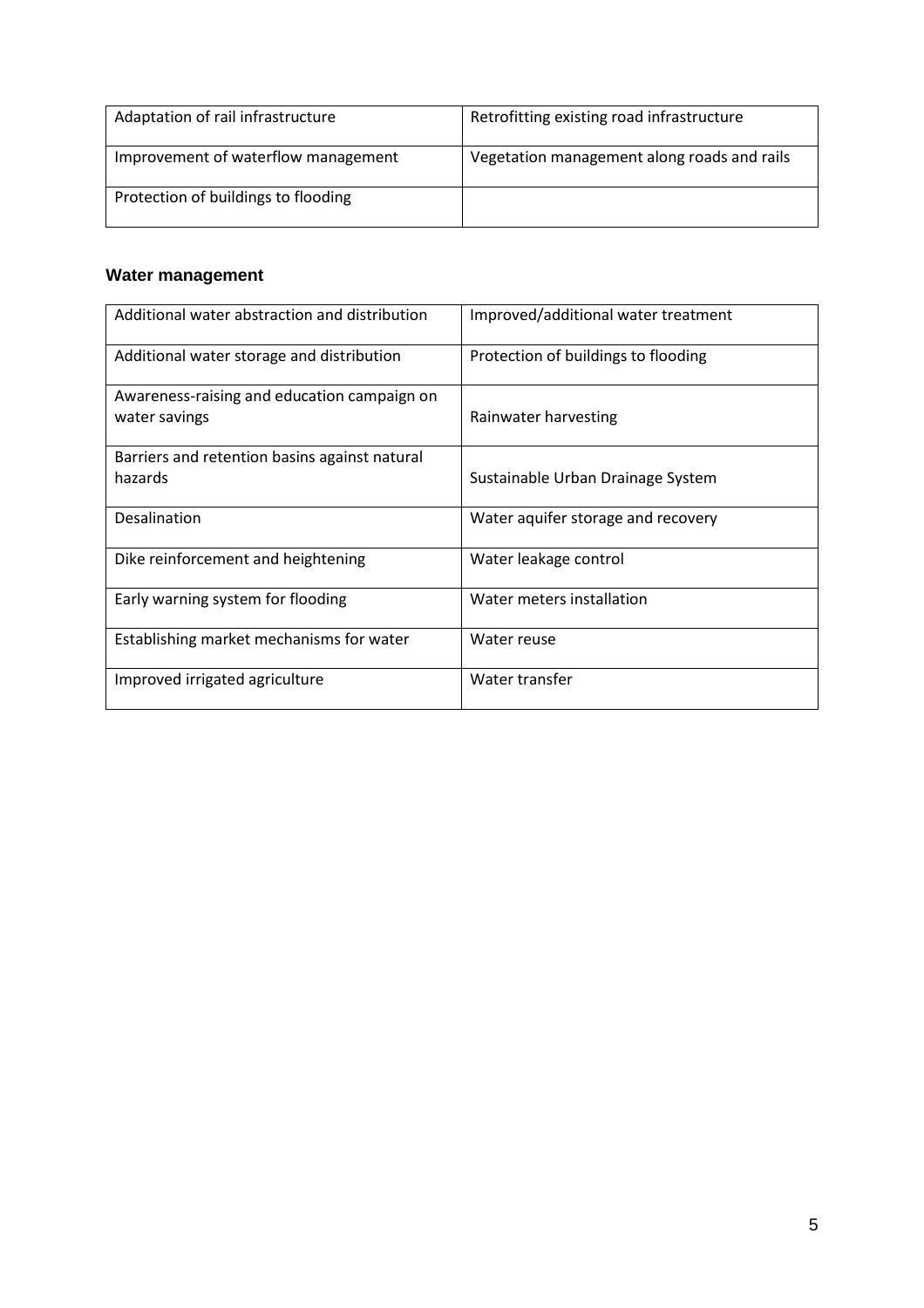## <span id="page-9-0"></span>Searching for adaptation measures

Users can look directly for concrete adaptation measures and their costs and benefits (via a list) or can search at first for suitable adaptation measures for their adaptation project or programme. In the screenshot (figure 1) below you can see the direct entry via the list of measures, but also the different search criteria (policy areas and impacts) which will limit the number of suitable adaptation measures (e.g. figure 2).

The overview in figure 3 will appear if a certain adaptation measure is choosen from the list. The information for the individual data source is presented in a structure way and includes first information on the used methodology for the estimated costs and benefits – to enable the user to find the most suitable sources easily.

Users can directly choose adaptation measures via a list of the included options.

#### **Figure 1: Screenshot of data repository: search criteria and list of options**

| <b><i>POLICY CHALLENGES</i></b>   | METHODS:                                              | <b>INSIGHTS</b> | <b>DATA SOURCES:</b>          | <b>EASY ACCESS CLINDE</b>                                                                                                                                                                                                                                                |
|-----------------------------------|-------------------------------------------------------|-----------------|-------------------------------|--------------------------------------------------------------------------------------------------------------------------------------------------------------------------------------------------------------------------------------------------------------------------|
|                                   |                                                       |                 | <b>DATA SOURCES</b>           |                                                                                                                                                                                                                                                                          |
|                                   |                                                       |                 |                               | In the ECONADAPT project, cost and benefit values for 21 adaptation measures were reviewed and are summarized. You can filter the<br>"Adaptation options" using the checkboxes below, Just click on any "Adaptation option" to get a table of the available data source. |
| <b>POLICY AGEA</b>                |                                                       |                 |                               | CLIMATE RISKS                                                                                                                                                                                                                                                            |
| [1] Agriculture                   | <b>ED Fronty:</b>                                     |                 | (1) Oher                      | [1] Hestwave                                                                                                                                                                                                                                                             |
| <b>El Bodiversity</b>             | Finance & Insurance                                   |                 | [1] Regional & urban planning | Fi increased storminess.                                                                                                                                                                                                                                                 |
| (1) Buildings & construction      | <b>El Fisheries</b>                                   |                 | [7] Tearium                   | Sea level rise                                                                                                                                                                                                                                                           |
| Civil protection for baselin risk | <b>Fatestry</b>                                       |                 | <b>Thangedd</b>               | Water scarcity & Broughts                                                                                                                                                                                                                                                |
| management                        | Himas health                                          |                 | Water management              | <b>ITS Flooding</b>                                                                                                                                                                                                                                                      |
| [1] Countal promettion            | El Industry                                           |                 |                               |                                                                                                                                                                                                                                                                          |
| <b>ADAPTATION OPTIONS</b>         | Displaying 21 of 21                                   |                 |                               |                                                                                                                                                                                                                                                                          |
|                                   | Millional water alumintary and distribution           |                 |                               | Proteinmoffsullingstoffsoding                                                                                                                                                                                                                                            |
|                                   | Malmoral water strange and distributors               |                 |                               | <b>Rammare Rammarg</b>                                                                                                                                                                                                                                                   |
|                                   | America's team and adjustment company of well any go- |                 |                               | <b>Highlintochin</b>                                                                                                                                                                                                                                                     |
|                                   | Barren and Henrich Barry against valued hazards       |                 |                               | Selt mailablebase                                                                                                                                                                                                                                                        |
|                                   | detainment                                            |                 |                               | Futuri Addition Discount Terms                                                                                                                                                                                                                                           |
| Обезначается напуската на         |                                                       |                 |                               | Marekala Perstange and recovery                                                                                                                                                                                                                                          |
|                                   | Anty South Age & March & Rowling                      |                 |                               | Water hold problem!                                                                                                                                                                                                                                                      |
|                                   | Individupment rectured to eater                       |                 |                               | NESSA PAPERTYPOLICINA                                                                                                                                                                                                                                                    |
|                                   | maximizing and applications                           |                 |                               | With result                                                                                                                                                                                                                                                              |
|                                   | improvement in a station of the movement.             |                 |                               | <b>Many records</b>                                                                                                                                                                                                                                                      |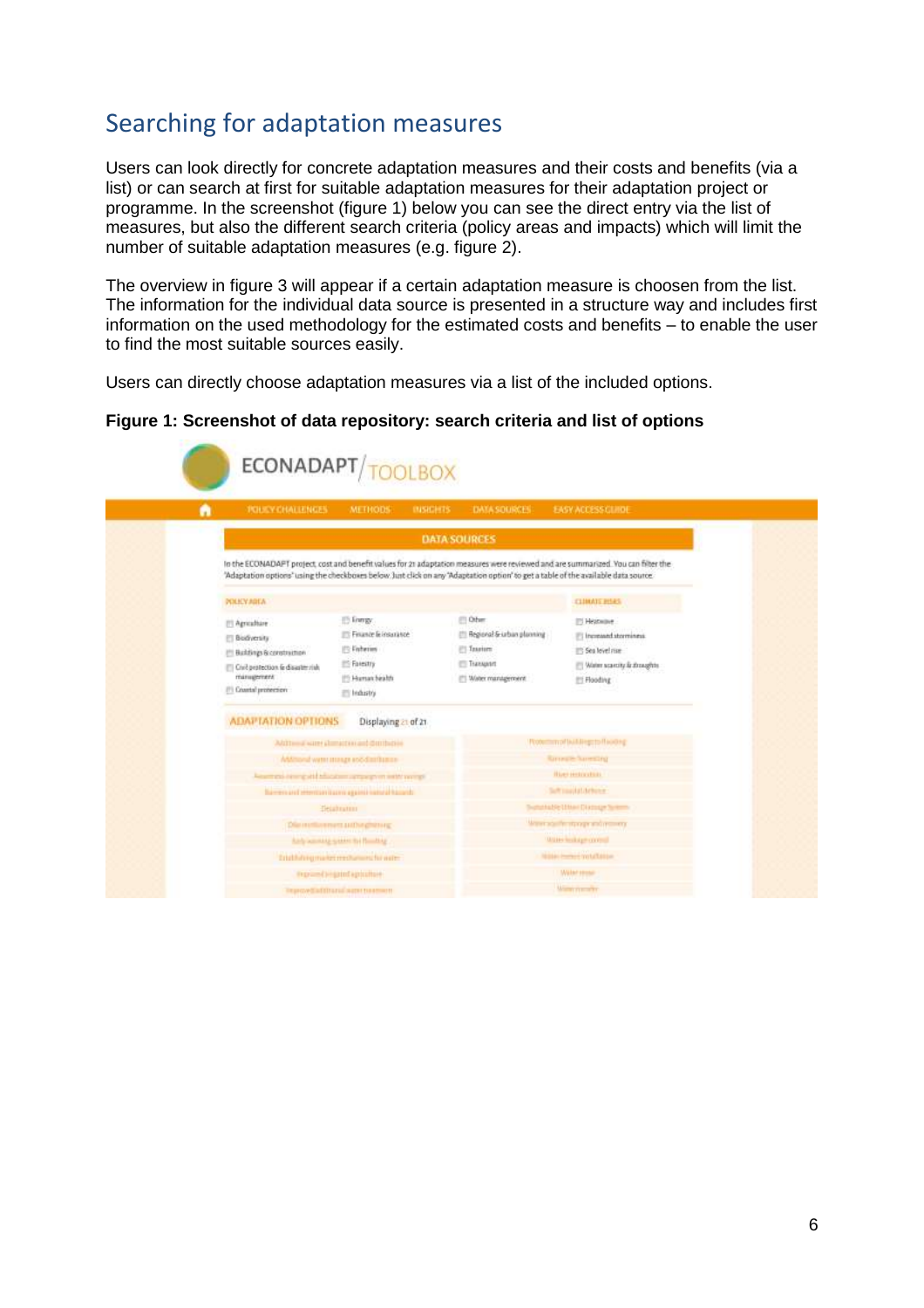**Figure 2: Screenshot of data repository: adaptation options for coastal protection**

| POLICY CHALLENGES METHODS             |                               | <b>INSIGHTS</b> | <b>DATA SOURCES</b>                     | <b>EASY ACCESS GUIDE</b>                                                                                                                                                                                                                                                 |
|---------------------------------------|-------------------------------|-----------------|-----------------------------------------|--------------------------------------------------------------------------------------------------------------------------------------------------------------------------------------------------------------------------------------------------------------------------|
|                                       |                               |                 | <b>DATA SOURCES</b>                     |                                                                                                                                                                                                                                                                          |
|                                       |                               |                 |                                         | In the ECONADAPT project, cost and benefit values for 21 adaptation measures were reviewed and are summarized. You can filter the<br>'Adaptation options' using the checkboxes below. Just click on any 'Adaptation option' to get a table of the available data source. |
| <b>FOUCY/ABEA</b>                     |                               |                 |                                         | <b>CLIMATE RISKS</b>                                                                                                                                                                                                                                                     |
| <sup>22</sup> Agriculture             | <b>El Energy</b>              |                 | <b>D</b> Other                          | <b>TT Heatwave</b>                                                                                                                                                                                                                                                       |
| El Bodiversity                        | Finance & Issurance           |                 | <b>TI Regional &amp; urban planning</b> | Ti Increased storminess                                                                                                                                                                                                                                                  |
| E Buildings & construction.           | Fi Fisheries                  |                 | <b>Tourum</b>                           | ES Sea level rise                                                                                                                                                                                                                                                        |
| [1]: Civil protection & disaster risk | <b>ES Forestry</b>            |                 | Transport                               | Water scarcity le droughts                                                                                                                                                                                                                                               |
| management                            | Fili Haman health             |                 | Water management                        | <b>III</b> Flooding                                                                                                                                                                                                                                                      |
| THE Coastal protection                | [2] Industry                  |                 |                                         |                                                                                                                                                                                                                                                                          |
| <b>ADAPTATION OPTIONS</b>             | Displaying of 21              |                 |                                         |                                                                                                                                                                                                                                                                          |
|                                       | this millionist and lettice a |                 |                                         | Saturdael delivery                                                                                                                                                                                                                                                       |

**Figure 3: Screenshot of data repository: overview of data sources for each adaptation option**

| Data searce                                                                                      | <b>further</b>                                                                                                                                                              | <b>Country</b>       | Climate mike<br>munitiered           | Plettushingical approach                                                                                                                                                                  |
|--------------------------------------------------------------------------------------------------|-----------------------------------------------------------------------------------------------------------------------------------------------------------------------------|----------------------|--------------------------------------|-------------------------------------------------------------------------------------------------------------------------------------------------------------------------------------------|
| Chemine Charles Impacts and<br><b>Allonation Quantity the Cost</b><br>of transitioned Afastation | Метлиозовотка                                                                                                                                                               | <b>UB</b>            | Wider scartita<br>the division price | The reduction of water use hi white good<br>subsidiars and retrafit of turbets. Two<br>case-studies in SE England and SE Scotland.<br>Net benefit eitlinuted au difference between        |
| Atlantic indiriate though<br>with sixter uning Land scrie-<br>stand the control film.            | Anderson, 1 Mt.<br>n nextext.                                                                                                                                               | <b>Booth All Ave</b> | <b>PERTY SATE OF</b><br>foldsagen.   | Case Study for Sydney, including a set of<br>adaptation options linakage reduction<br>program, water efficiency labelling, returns.<br>for rainwater tank, recycled water for             |
| Datum sattting and were<br><b>TERNISHMENT AT AUTOMOTIVE</b><br>Calterna                          | Tanaša, Stazy K., Zřez, Tinghu, Lund, Jay R., Howitz,  1768<br>Richard E., Jenkins, Marion W., Ralido Manuel A.,<br>Taabec Melasin, Ritanna, Randall S., Ferreira Inea<br>c |                      | Wheel scortily<br><b>S. Fredrick</b> | Cost and duringe assessment of different:<br>adaptation options for California, use of<br>twelve datinet climate warming somarios.<br>takes integrated model (Large-scale economi-        |
| With reputate place regulated<br>dings worten number                                             | Darch, G. Arkell, B. Tradewell, 3                                                                                                                                           | US.                  | WART STATUTE<br>in timestro.         | Assess effects of long term climate uncertainty<br>on investment planning in London, including<br>impact on reliability of resources; on<br>cast-effective tess of supply-demand options. |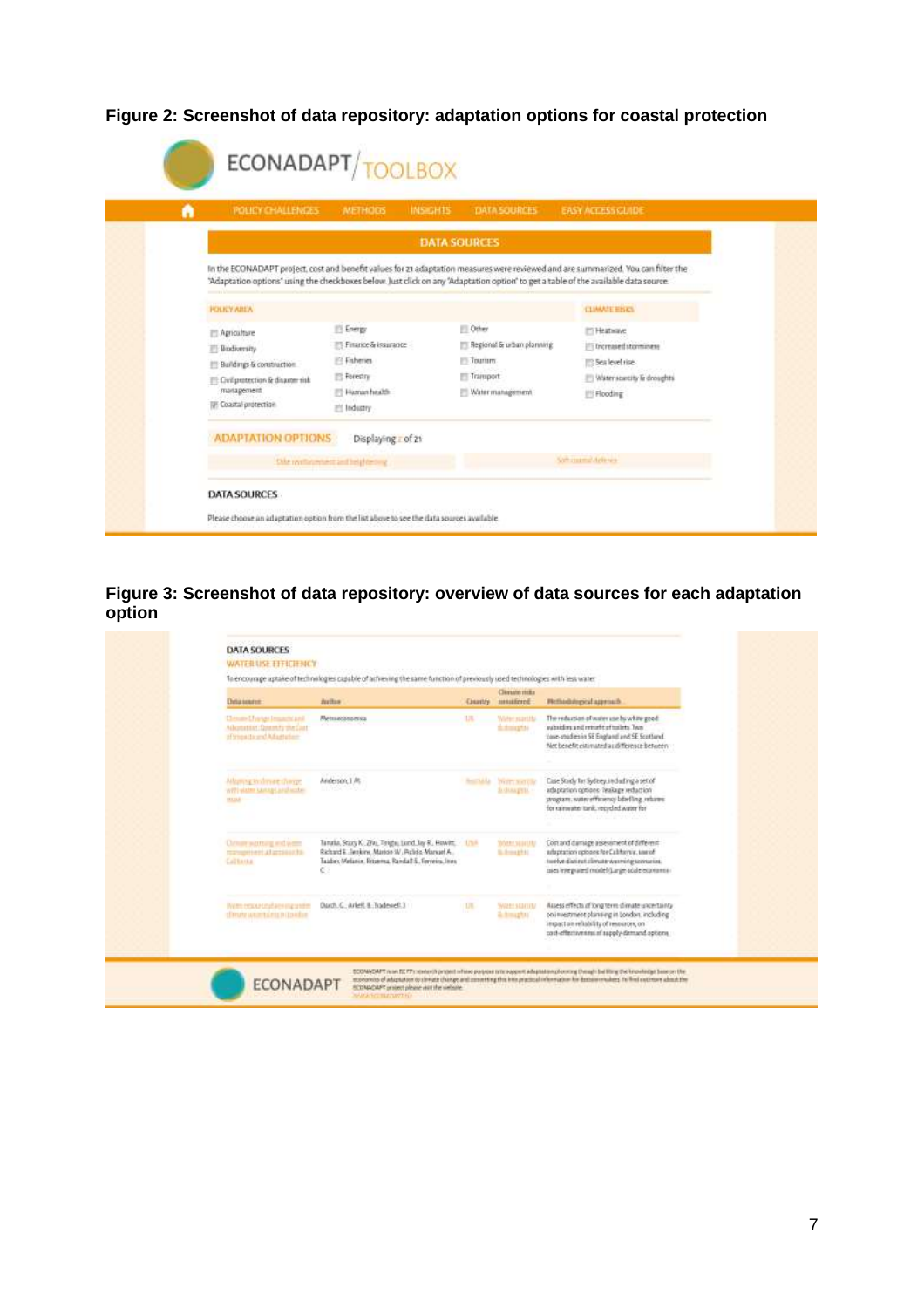# <span id="page-11-0"></span>5 Links to online-products

## <span id="page-11-1"></span>Link to the ECONADAPT Web-Toolbox

<http://econadapt-toolbox.eu/>

## <span id="page-11-2"></span>Sources for data on costs and benefits of adaptation

<http://econadapt-toolbox.eu/data-repository>

### <span id="page-11-3"></span>Library of publications related to adaptation economics

<http://econadapt-library.eu/>

## <span id="page-11-4"></span>Further policy briefs; video summaries and Deliverables of the project

<http://econadapt.eu/>

## <span id="page-11-5"></span>Insights into the economics of adaptation

Detailed information is available [here.](http://econadapt-toolbox.eu/insights)

### **Framing of adaptation economics**

### **Micro-economic foundations**

| Framework for evaluating system-wide adaptation                                       |  |  |  |  |
|---------------------------------------------------------------------------------------|--|--|--|--|
| Accounting for uncertainties for spatial development and adaptation to climate change |  |  |  |  |
| Evaluating adaptation options through the elicitation of preferences                  |  |  |  |  |
| : Use of discounting in adaptation                                                    |  |  |  |  |
| Dealing with changing preferences over time                                           |  |  |  |  |
| : Treatment of future learning: Acceptable Risks Analysis                             |  |  |  |  |
| Treatment of future learning: Real Options Analysis                                   |  |  |  |  |
|                                                                                       |  |  |  |  |